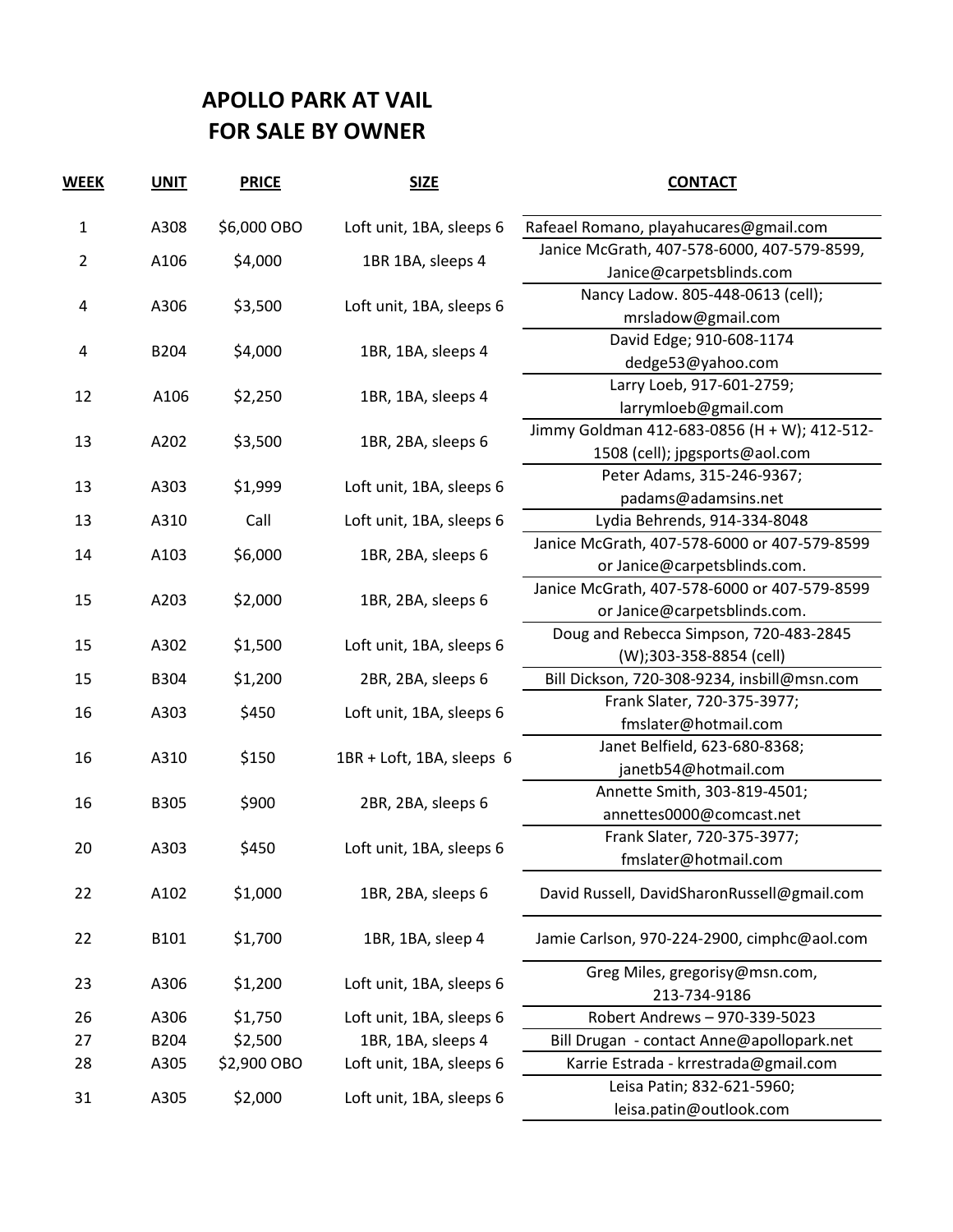| 32 | A308        | \$1,800     | Loft unit, 1BA, sleeps 6 | Jeanne Shoemaker, 813-633-5262,               |
|----|-------------|-------------|--------------------------|-----------------------------------------------|
|    |             |             |                          | jeanneshoemaker@hotmail.com                   |
| 35 | A106        |             |                          | Skip Crust, 763-222-5810,                     |
|    |             | \$1,500 OBO | 1BD, 1BA, sleeps 4       | skipcrust@gmail.com                           |
| 39 |             | \$2,000     |                          | Rick Hanson, 303-790-0140                     |
|    | <b>B305</b> |             | 2BR, 2BA, sleeps 6       | bearclaw47@msn.com                            |
| 41 | B101        | \$800       | 1BR, 1BA, sleeps 4       | Kaylee Estes, 720-220-1968                    |
|    | A303        | \$1,000     | Loft unit, 1BA, sleeps 6 | Cara Nakata, caranakata@gmail.com             |
| 41 |             |             |                          | 970-209-6368                                  |
| 41 | A307        | \$500       | Loft unit, 1BA, sleeps 6 | Rebecca Jost, Saunderstermite@yahoo.com       |
|    |             |             |                          | 925-978-4997                                  |
| 41 | B201        | \$1,000     | 1BD, 1BA, sleeps 4       | Skip Crust, 763-222-5810,                     |
|    |             |             |                          | skipcrust@gmail.com                           |
| 42 | A302        | \$700       | Loft unit, 1BA, sleeps 6 | Annette Smith, 303-819-4501,                  |
|    |             |             |                          | annettes0000@comcast.net                      |
| 42 | B302        | \$750       | 2 BR 2 BA, sleeps 6      | Tom Figliolino - tomfigliolino@comcast.net    |
| 43 | A302        | \$700       | Loft unit, 1BA, sleeps 6 | Annette Smith, 303-819-4501,                  |
|    |             |             |                          | annettes0000@comcast.net                      |
| 43 | A309        | \$495       | Loft unit, 1BA, sleeps 6 | Frank Slater, 720-375-3977;                   |
|    |             |             |                          | fmslater@hotmail.com                          |
| 43 | A303        | \$900       | Loft unit, 1BA, sleeps 6 | Greg Miles, gregorisy@msn.com,                |
|    |             |             |                          | 213-734-9186                                  |
| 44 | A309        | \$495       | Loft unit, 1BA, sleeps 6 | Frank Slater, 720-375-3977;                   |
|    |             |             |                          | fmslater@hotmail.com                          |
| 45 | A204        | \$750       | 1BR, 2BA, sleeps 6       | Vernon or Elizabeth, 307-421-0216             |
|    |             |             |                          | kemvld@msn.com                                |
| 45 | A105        | \$300       | 1BR, 2BA, sleeps 6       | Steve Cottrell, 303-521-1113                  |
| 45 | A206        | \$475       | 1BR, 1BA, sleep 6        | Frank Slater, 720-375-3977;                   |
|    |             |             |                          | fmslater@hotmail.com                          |
| 46 | A303        | \$500       | Loft unit, 1BA, sleeps 6 | Greg Miles, gregorisy@msn.com,                |
|    |             |             |                          | 213-734-9186                                  |
| 46 | A304        | \$750 OBO   | Loft unit, 1BA, sleeps 6 | Jessica Blehm, 970-250-1015; jblehm@gmail.com |
|    |             | \$575       | Loft unit, 1BA, sleeps 6 | Frank Slater, 720-375-3977;                   |
| 46 | A307        |             |                          | fmslater@hotmail.com                          |
| 47 | A102        | \$1,500     | 1BR, 2BA, sleeps 6       | Richard Hill 719-576-6222                     |
| 47 | A106        | \$2,000     | 1BR, 1BA, sleeps 4       | Joan Wuehler, 228-297-7306                    |
| 47 | B101        | \$1,750     | 1BR, 1BA, sleeps 4       | Mark McKnight 303-525-8887                    |
| 47 | $B-3$       | \$2,000     | studio, sleeps 4         | Janice McGrath, 407-578-6000 or 407-579-8599  |
|    |             |             |                          | or Janice@carpetsblinds.com                   |
| 48 | A302        | \$1,000 OBO | Loft unit, 1BA, sleeps 6 | Roland Rios 970-292-8289                      |
| 48 | A307        | \$450       | Loft unit, 1BA, sleeps 6 | Jean Wang, 626-445-9088,                      |
|    |             |             |                          | vincentjean2000@yahoo.com                     |
| 48 | A309        | \$3,000 OBO | Loft unit, 1BA, sleeps 6 | Kenneth Stettner 609-226-0097                 |
| 48 | A204        | \$500 OBO   | 1BR, 2BA, sleeps 6       | Todd, 720-252-4441, toddmlevy@gmail.com       |